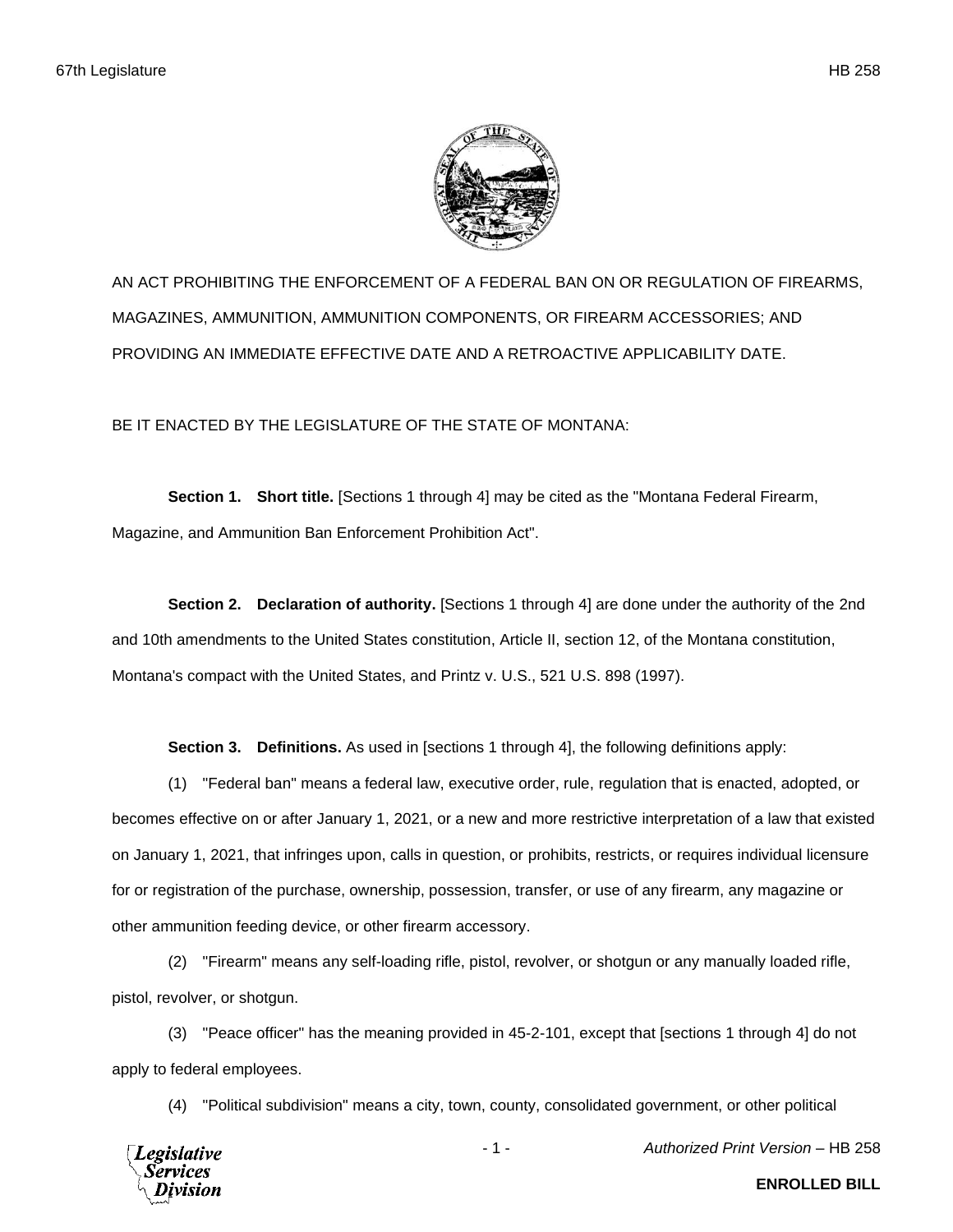subdivision of the state.

**Section 4. Prohibition of enforcement.** (1) A peace officer, state employee, or employee of a political subdivision is prohibited from enforcing, assisting in the enforcement of, or otherwise cooperating in the enforcement of a federal ban on firearms, magazines, or ammunition and is also prohibited from participating in any federal enforcement action implementing a federal ban on firearms, magazines, or ammunition.

(2) An employee of the state or a political subdivision may not expend public funds or allocate public resources for the enforcement of a federal ban on firearms, magazines, or ammunition.

(3) Nothing in this section may be construed to prohibit or otherwise limit a peace officer, state employee, or employee of a political subdivision from cooperating, communicating, or collaborating with a federal agency if the primary purpose is not:

- (a) law enforcement activity related to a federal ban; or
- (b) the investigation of a violation of a federal ban.

**Section 5. Severability.** If a part of [this act] is invalid, all valid parts that are severable from the invalid part remain in effect. If a part of [this act] is invalid in one or more of its applications, the part remains in effect in all valid applications that are severable from the invalid applications.

**Section 6. Codification instruction.** [Sections 1 through 4] are intended to be codified as an integral part of Title 45, chapter 7, and the provisions of Title 45, chapter 7, apply to [sections 1 through 4].

**Section 7. Effective date.** [This act] is effective on passage and approval.

**Section 8. Retroactive applicability.** [This act] applies retroactively, within the meaning of 1-2-109, to a federal law, executive order, rule, or regulation adopted or enacted on or after January 1, 2021, or a new and more restrictive interpretation of a law that existed on January 1, 2021.

END -



- 2 - *Authorized Print Version* – HB 258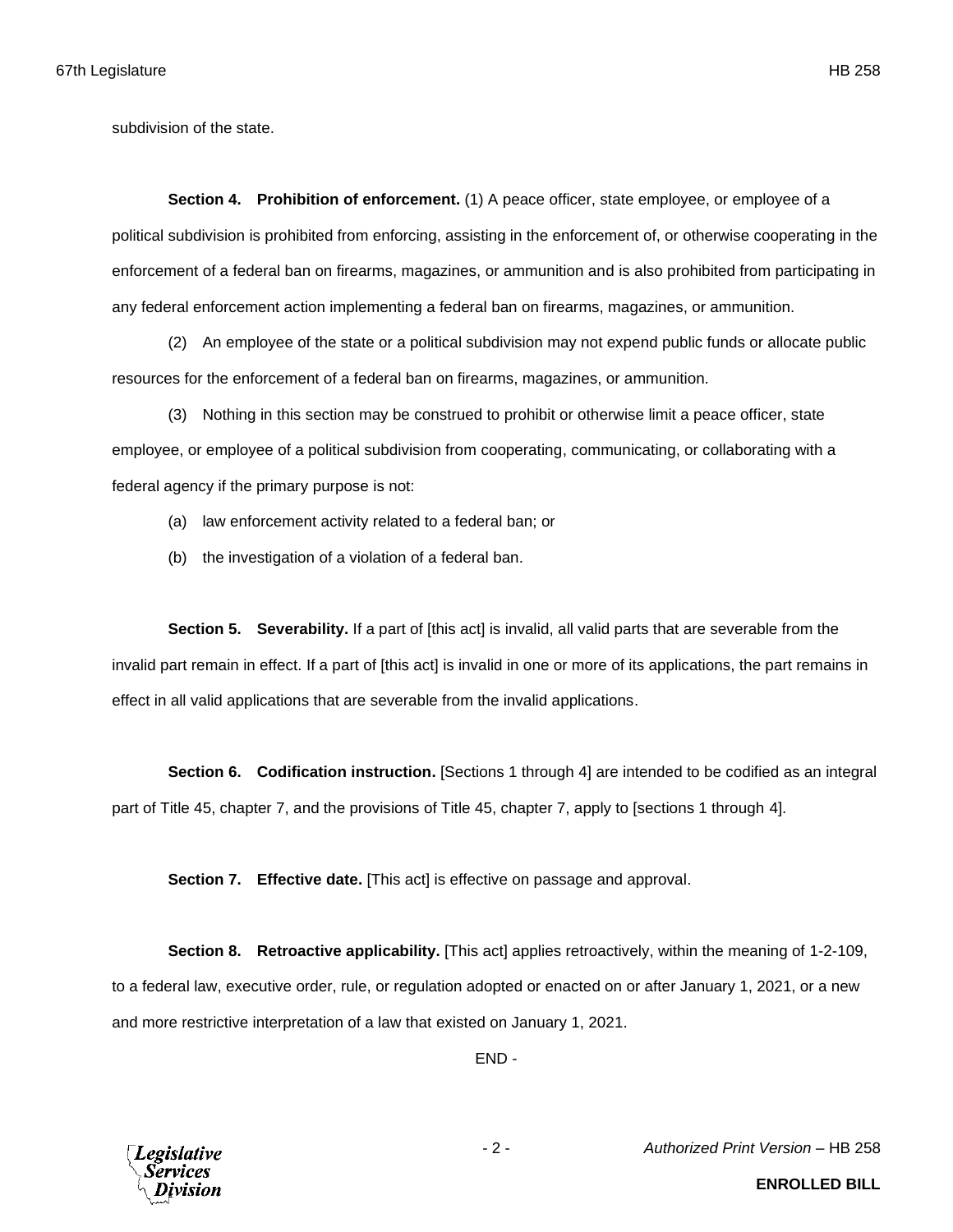I hereby certify that the within bill,

HB 258, originated in the House.

Chief Clerk of the House

Speaker of the House

| Signed this | dav   |
|-------------|-------|
|             |       |
|             | -2021 |

\_\_\_\_\_\_\_\_\_\_\_\_\_\_\_\_\_\_\_\_\_\_\_\_\_\_\_\_\_\_\_\_\_\_\_\_\_\_\_\_\_\_\_

\_\_\_\_\_\_\_\_\_\_\_\_\_\_\_\_\_\_\_\_\_\_\_\_\_\_\_\_\_\_\_\_\_\_\_\_\_\_\_\_\_\_\_

## President of the Senate

| Sianed this |  |
|-------------|--|
| $\Omega$    |  |

\_\_\_\_\_\_\_\_\_\_\_\_\_\_\_\_\_\_\_\_\_\_\_\_\_\_\_\_\_\_\_\_\_\_\_\_\_\_\_\_\_\_\_